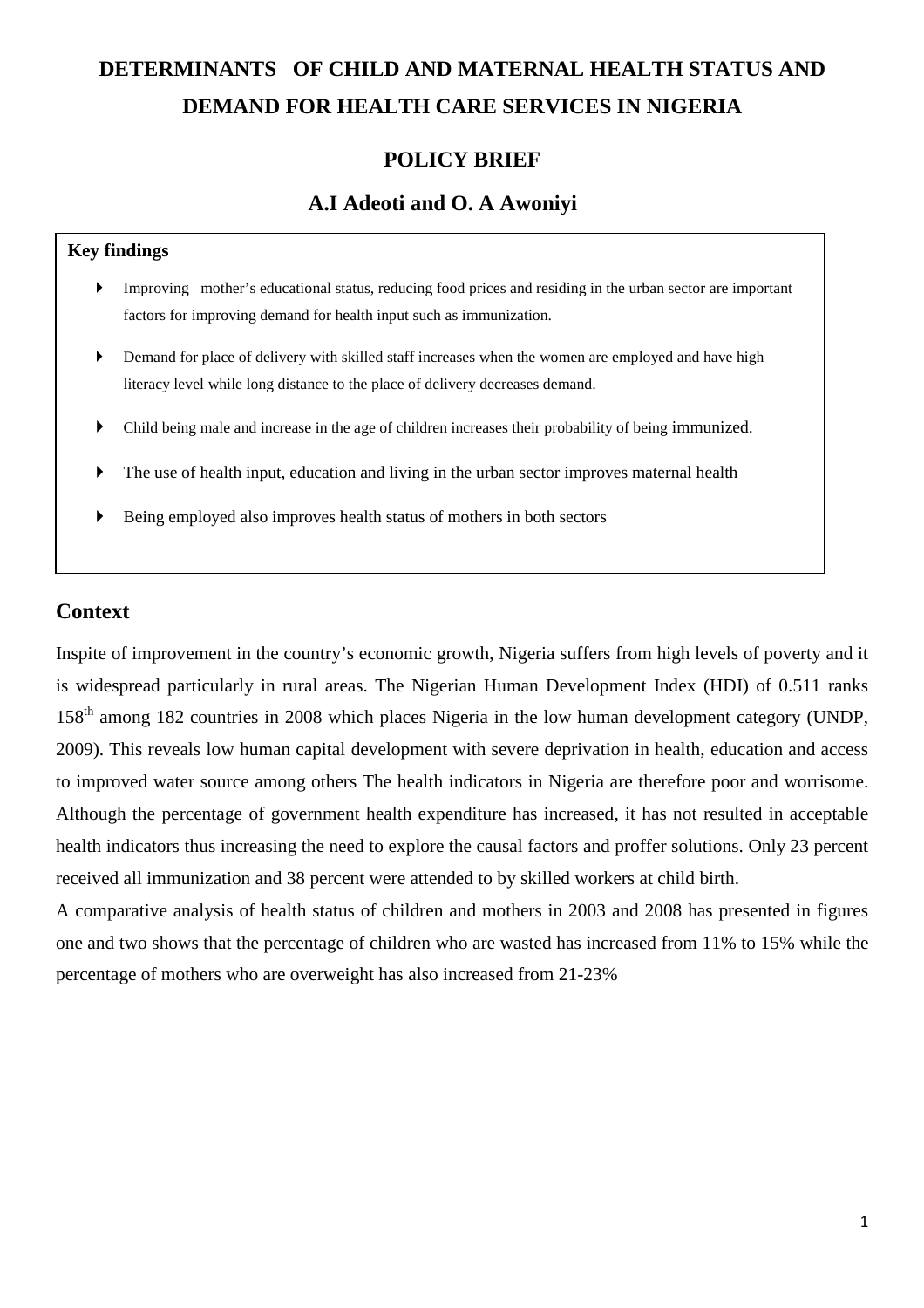



Figure One: Child Health Status Figure two: Maternal Health Status

#### Source: DHS Report,2008

Critical policy questions which the authors attempted to provide answers to are: What are the main determining factors influencing the health status of children and mothers in Nigeria? What factors are responsible for the demand for health care services (HS) in Nigeria? In view of the high poverty rate in the country, does poverty affect health status? What public policies can enhance the health of children and mothers?

#### **Methodology**

The study used secondary data comprising mainly of the DHS 2008 data collected by Macro International. The data on food prices are from the National Bureau of Statistics, Abuja and rainfall data are from the National Meteorological Centre. The health production function for children and mothers in Nigeria were estimated controlling for the endogeneity of health inputs. The factors that influence the demand for child immunization and use of skilled medical personnel at birth were identified alongside with the health status of children and mothers respectively.

### **Key findings**

From the result of the health demand function and the control function the following result was inferred

- Improved mother's educational status, reduced food prices and residing in the urban sector are important for improving demand for health input such as immunization.
- Demand for place of delivery with skilled staff improves when the women are employed and have high literacy level while longer distance to the demand for place of delivery with skilled staff decreases as distance to the hospital increases.
- Child being male and increase in the age of children increases their probability of being immunized.
- The use of health input, education and living in the urban sector improves maternal health